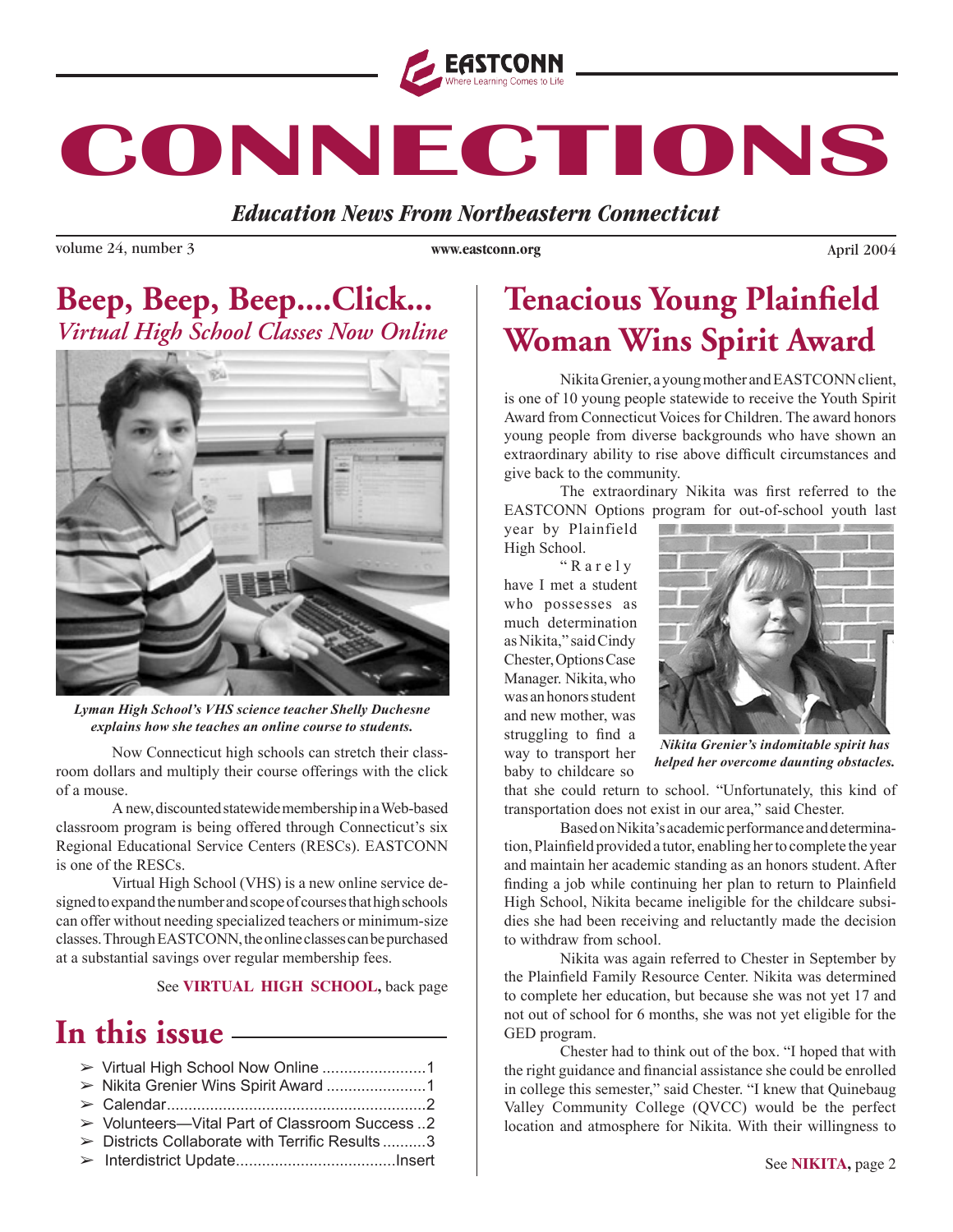## **Calendar of EASTCONN Events**



#### **APRIL 2004**

 20 ......... Math Council Meeting 29 .........Literacy & Technology: Using PowerPoint to Create an Electronic Book

#### **MAY 2004**

- 5 .........Improving Student Achievement at the PreK-3 Level: Tools and Strategies for Promoting Data Conversations
- 7 .........CT Data Warehouse User's Conference, Hartford Marriott, Farmington
- 12 .........Writing Professional Goals for Teacher and Student Growth
- 13 ......... DynaVox 3100 Series and Beyond
- 18 ......... Safe & Drug-Free Schools Conference, CSDE, Radisson Cromwell
- 19 ......... Promoting School Cultures that Use Data

#### **JUNE 2004**

28 ......... Technology as a New Literacy - CT Statewide Technology Conference, Water's Edge Resort, Westbook

*EASTCONN workshops are subject to change without notice.*  **Please E-mail the EASTCONN Conference Office at** *conferenceoffce@eastconn.org for more information about any of the meetings and workshops listed here. Workshop information is also available on our Web site at www.eastconn.org. Click on Workshops.*

#### **NIKITA,** continued from page 1

consider students without high school credentials and Nikita's outstanding academic skills, I knew she would have a chance," Chester said.

Nikita "aced" her interview and placement tests at QVCC and was granted admission to the college.

 Because federal student aid is not available to students under age 17, Chester hoped that Nikita would be eligible to receive support through the federal Workforce Investment Act (WIA) Youth Program. She submitted her paperwork for review. The WIA Board was similarly impressed with Nikita and approved her for the Quinebaug program even though she did not have the high school credential they usually require.

Today, Nikita is employed, attends college, has a driver's license, volunteers as a peer GED tutor, and happily parents her daughter Skylar. In her letter to the Connecticut Voices for Children Nikita said, "While I consider being a parent more of a privilege than an obstacle, it has made many things in my life more diffcult … [but] … at this point in my life, I feel like doors are always opening for me with help from a lot of special people along the way."

Said Chester, "A lot of really good things happened because of who Nikita is, the advocates she has in place, and the way she has taken full advantage of them."

Nikita and the nine other Youth Spirit Award winners will be honored on May 18. For more information about the EASTCONN Options program, contact Cindy Chester at 860- 779-3770 or cchester@eastconn.org.

### **April is National Volunteer Month Volunteers are Vital Part of Elassroom Success Stories**

EASTCONN and northeastern Connecticut have untold dozens of volunteers who work cheerfully throughout the year to help make important educational programs work. Without their help, many programs would suffer.

Officials agree that EASTCONN's Head Start couldn't function without their volunteers. For example, EASTCONN's Head Start programs in Brooklyn/Killingly, Plainfeld, Putnam, Stafford Springs, Vernon and Willimantic rely on volunteers to work in more than 150 instances each month.

"We're required to use volunteers in our program," said Cindy Torrence, EASTCONN's Director of Head Start. "We receive 80 percent of our operating costs from federal grants and must get the rest from local funding and volunteers. A great deal of it comes from volunteers."

While most of the Head Start volunteers belong to Head Start youngsters' families, there are also many community volunteers, board and policy council members and those who share their expertise in the classroom or with groups of parents.

"We have just fnalized an arrangement with a dental hygienist who is going to provide free dental screenings for our children who do not have access to other dental screening services," said Torrence. Another volunteer provides budgeting training for Head Start families.

Volunteer opportunities are not limited to those with specialized expertise.

"We are always looking for volunteers to come in and read to the children," said Torrence.

Training is available for volunteers who are in the classroom on an extended basis. Each April, EASTCONN's Head Start program holds a volunteer appreciation event. This year, the April event recognized more than 50 of its invaluable volunteers.

And there are other volunteers who provide EASTCONN with priceless assistance.

EASTCONN has been engaged in a very successful partnership with the two regional Literacy Volunteer programs in northeast Connecticut for over a decade.

"This is a collaboration that really works!" enthused Mary Shinoski, Director of Adult Services at EASTCONN,

#### See **VOLUNTEERS,** page 3

#### **EASTCONN Administration**

David J. Calchera, Executive Director Paula M. Colen, Deputy Executive Director

#### **EASTCONN Connections**

Editor: Teddie Sleight  $\sim$  connections@eastconn.org Assistant: Cindy Laurendeau ~ claurendeau@eastconn.org

**Communications Department Dotty Budnick, Director EASTCONN**, 376 Hartford Turnpike, Hampton, CT 06247 860-455-0707 FAX: 860-455-0691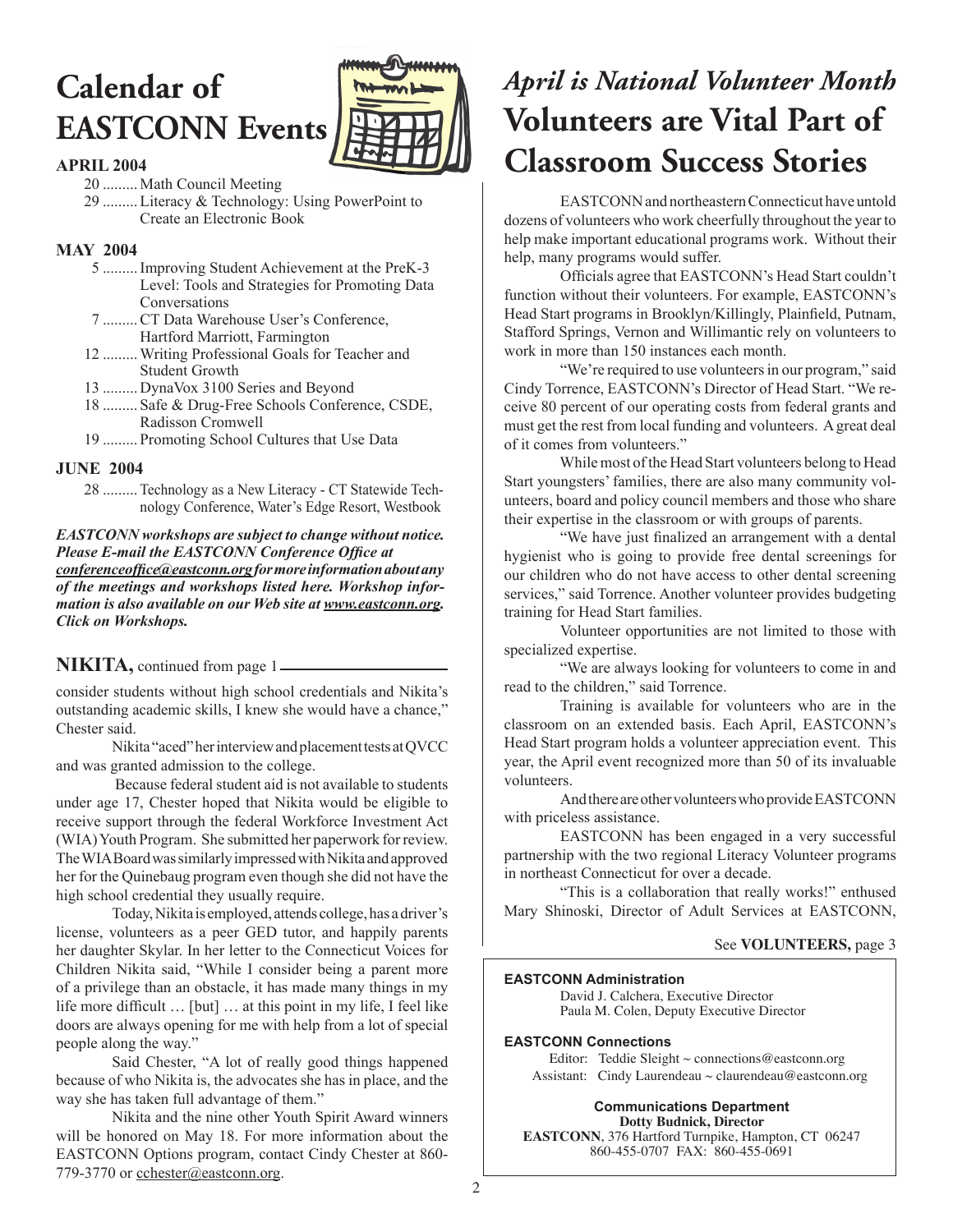### **EASTCONN Districts Collaborate with Terrific Results**

Collaboration is the name of the game as school districts work hard to expand and improve their grant funding, their curricula and their programs for students.

There is no question that regional collaboration is mutually benefcial, according to Mary Duncan, Union Superintendent of Schools.

"It is so hard for our small districts to get grants," Duncan said. "When we collaborate, it not only improves our chances, it makes for a better program."

Following a furry of meetings, phone calls, and letters of support, districts in the northeast region are benefting from 10 new grants, including seven funded through the Technology Literacy Challenge Fund (TLCF). Now, a new round of TLCF grants has just been announced and the region is once again gearing up to work collaboratively in response. In the last round of funding, all seven TLCF grants submitted by northeast area districts were funded.

"Only three districts in the EASTCONN region were eligible to apply for TLCF," said Paula Colen, EASTCONN Deputy Executive Director, "and one of these was Union, the smallest school system in the state."

Union submitted two grants. One of them, which also benefted 25 other districts in the EASTCONN region, will greatly expand the number of districts participating in the Connecticut Data Warehouse initiative, as well as provide extensive training for new and veteran members.

In another exciting collaboration, three curriculum and professional development grants were funded which will bring EASTCONN and the University of Connecticut's CTEAMS (The Center for Technology Education to Advance Math & Science) together with schools in a joint effort to enhance teaching and learning opportunities for our state students.

In one of these collaborations, Plainfeld, Colchester, Hebron, Putnam, Tolland and Windham will work with EAST-

**VOLUNTEERS,** continued from page 2

that coordinates with the Literacy Volunteer programs. The two literacy programs are located at EASTCONN's regional Community Learning Centers in Danielson and Willimantic.

"We can't always provide the one-on-one tutoring that some students need and Literacy Volunteers can," said Shinoski.

*"We are always looking for volunteers to come in and read to the children."*

*– Cindy Torrence, EASTCONN Head Start* 

 "We provide Literacy Volunteers with instructional materials, offices in our building, consultation with our adult education teachers, and referrals of students in need of tutoring. In return, our adult education students get the individualized support they need to be successful in our programs."

"This is an ideal partnership between two organizations whose missions are similar," said Rosie St. Pierre, Director of CONN and UConn in the development of a standards and research-based K-5 science curriculum that will be an exemplary model for the state.

In another, Ashford will team up with EASTCONN and UConn to extend the work of the Connecticut K-3 Mathematics Blueprint by identifying effective teaching practices and defning professional development requirements.

 *"When we collaborate, it not only improves our chances, it makes for a better program." – Mary Duncan, Union Superintendent*

Finally, ACES will lead a statewide K-5 Math Professional Development Grant, on behalf of the Connecticut Alliance of RESCs (EASTCONN is a member) with UConn as a partner. This grant will provide intensive summer institutes as well as opportunities to extend learning through online technology. "Not only will this provide a good way to build community electronically, it's a great model for professional development," noted Maureen Crowley, EASTCONN Director of Planning and Development, who engaged UConn as the higher education partner.

"There are many different ways to collaborate to bring resources and services to the region," said Colen. "It is because of this region's ability to work for the common good that quality programs are created that can be used by others. We've been working together for a very long time creating economies of scale. Now, more than ever, with resources being diverted to meet NCLB [No Child Left Behind] requirements, we must work collaboratively and cooperatively," Colen said.

For more information about educational technology grant assistance, contact Jim Huggins at 860-455-0707 or [jhuggins@eastconn.org.](mailto:jhuggins@eastconn.org) For more information about grant development, contact Maureen Crowley at 860-455-0707 or [mcrowley@eastconn.org.](mailto:mcrowley@eastconn.org)

Literacy Volunteers in Willimantic. And like Head Start, Literacy Volunteers is always looking for tutors. No special skills are required and volunteers receive 21 hours of training and a certifcate of completion before being paired with students.

Volunteer opportunities in local schools are as varied as the talents of the volunteers and the programs that they support. EASTCONN board member Valerie Downs is also a member of the Brooklyn Board of Education, a volunteer in the Brooklyn schools, and the coordinator of the PTO's Teacher Appreciation Week. Downs noted that Brooklyn PTO volunteers are doing everything from fund raising to building playgrounds and a nature trail.

 For more information about volunteer opportunities, contact Cindy Torrence, EASTCONN Director of Head Start at 850-455-0707 or ctorrence@eastconn.org; northeast area Literacy Volunteers at 860-779-3770; or Rosie St. Pierre, Director of Windham area Literacy Volunteers at 860-456-7620. For volunteer opportunities in local schools, contact the principal's office.